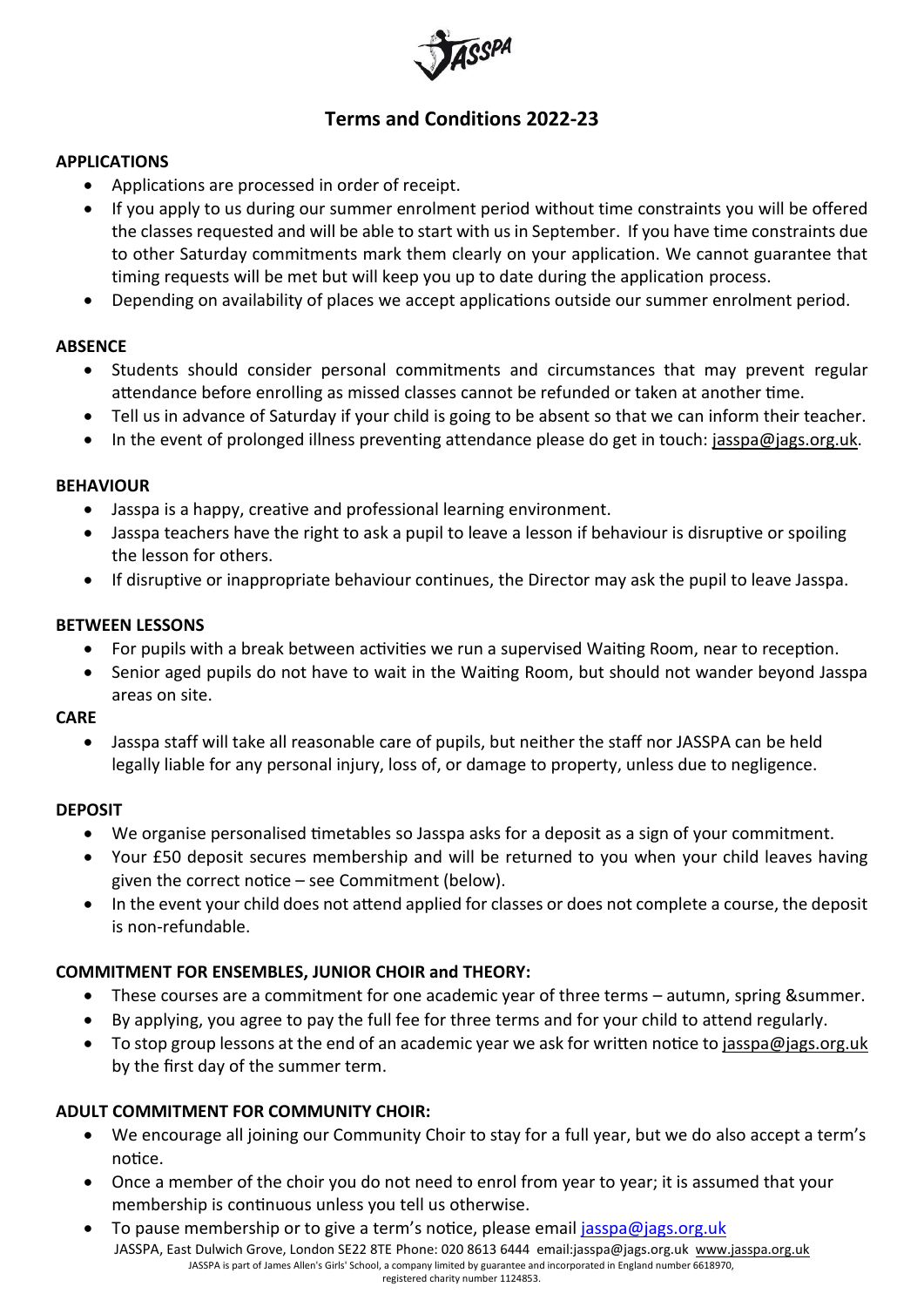

## **COMMITMENT FOR 1:1 MUSIC LESSONS:**

- These courses are continuing courses. This means students automatically continue from term to term and from year to year.
- To stop music lessons we require a term's written notice. This means writing to us at [jasspa@jags.org.uk](mailto:jasspa@jags.org.uk) by the first day of term stating you wish to stop lessons at the end of the term. If notice is given after the start of term but by half term, lessons will be invoiced to and stop at the next half term break.
- Although individual lessons are continuing courses, during the summer term we do ask you to reenrol. This is so amendments can be arranged, for example selecting a longer lesson length.
- We do not allow Music pupils at Jasspa to take lessons on the same instrument elsewhere. This is to avoid confusion and information overload.
- All music pupils are expected to practice during the week and to attend lessons regularly.

## **COMMUNICATION**

- Invoices and other Jasspa information is sent via email. Parents/Guardians should provide a valid email address for this purpose and ensure that emails from Jasspa are not considered SPAM.
- By giving us your email address you are agreeing to us communicating with you from school email.

## **DEPUTIES at JASSPA**

- From time to time, lessons are covered by a Jasspa deputy.
- Deputies tutors are selected and safeguarded by Jasspa.
- Cover should not exceed more than 3 Saturdays per year, unless in exceptional circumstances.

## **FEES, REFUNDS & PANDEMICS**

- Fees are invoiced half-termly and must be paid by the first Saturday of each term. We cannot teach your child without fees having been paid.
- Refunds are not given for classes missed by students, nor carried over to the next term.
- Individual refunds are issued if a class is cancelled and cannot be made up on a Make-Up Saturday.
- If JASSPA is closed for more than one week due to reasons not covered by insurance (eg pandemic), lessons will move to online.
- JASSPA will follow government and venue guidance regarding pandemics.
- Covid safe information will be sent as necessary and JASSPA staff, pupils and parents must abide by Jasspa's pandemic safety measures.

## **MUSIC EXAMINATIONS**

- Jasspa is a centre for ABRSM, LCM and Trinity music exams.
- Pupils will be put forward by their teachers for a music exam when ready.
- The time it takes to progress from one grade to another is different for all pupils.
- It is not compulsory to take music exams at Jasspa.
- Music exams incur an additional fee, payable at point of application.
- Aural classes are likely to be compulsory for exam candidates during exam terms. Aural classes take place on Saturday afternoons and incurs an additional fee. Full exam details on application forms.

## **GETTING TO CLASSES**

- Under 11's will be automatically walked to and from lessons by the teacher. U11's may walk independently once routes are established, but will need parental consent to do so. Until permission is given they will be expected to walk with our staff.
- JASSPA, East Dulwich Grove, London SE22 8TE Phone: 020 8613 6444 emai[l:jasspa@jags.org.uk](mailto:jasspa@jags.org.uk) [www.jasspa.org.uk](http://www.jasspa.org.uk/) JASSPA is part of James Allen's Girls' School, a company limited by guarantee and incorporated in England number 6618970, registered charity number 1124853. • Over 11's walk to and from lessons independently.